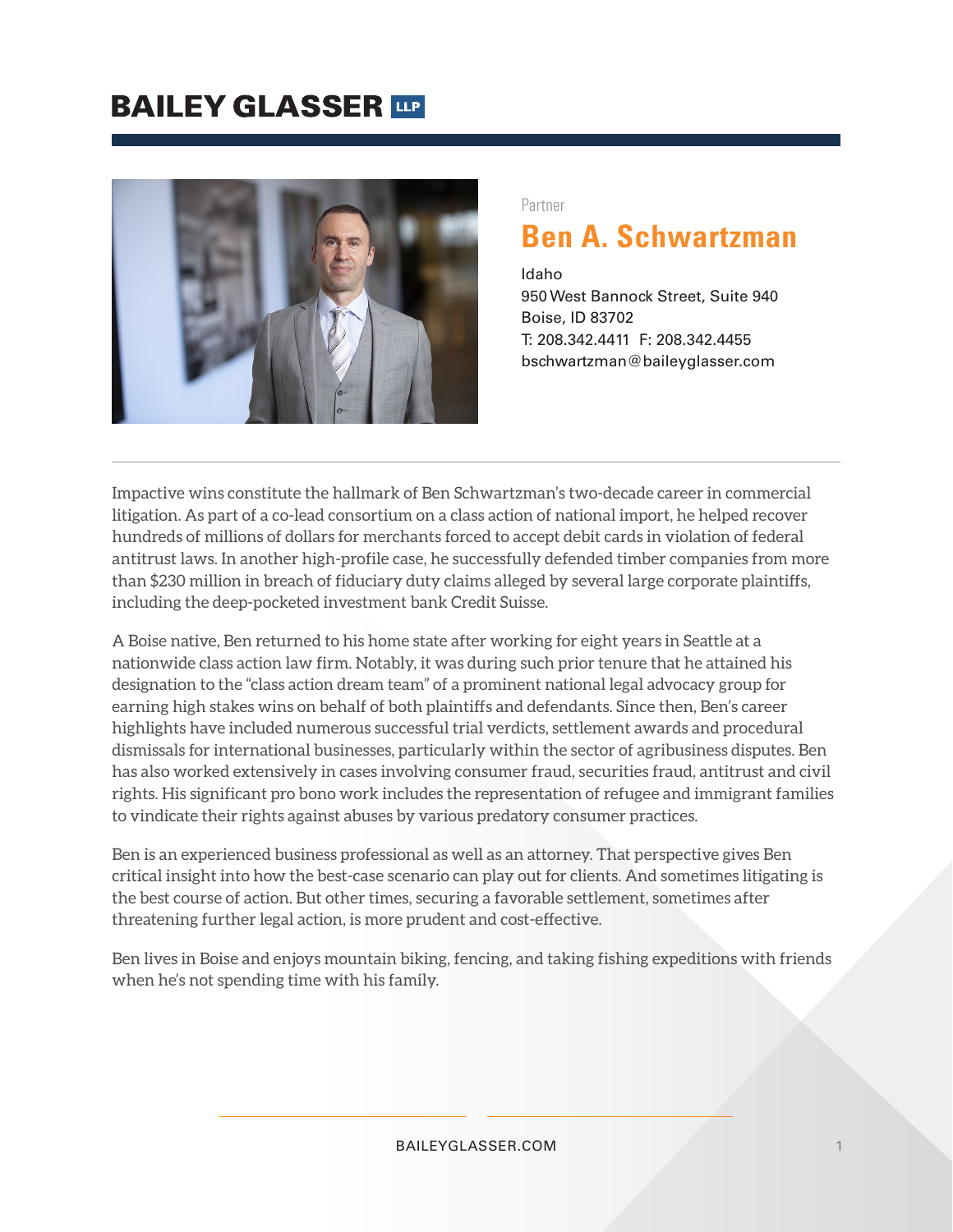# **BAILEY GLASSER TIP**

BEN A. SCHWARTZMAN

#### **Awards & Accolades**

*Chambers USA*, Idaho; Litigation: General Commercial (2021-2022)

*Super Lawyers,* Idaho, Business Litigation, Class Action/Mass Torts, General Litigation, Securities Litigation (2016 - 2021)

#### **Practice Areas**

Arbitration & Dispute Resolution Commercial Litigation

#### **Education**

J.D., University of California, Berkeley, School of Law, 1996 B.A., Duke University, *magna cum laude,* Phi Beta Kappa, 1992

#### **Admissions**

Idaho Oregon Washington US District Court, District of Idaho US District Court, Eastern District of Washington US District Court, Western District of Washington US District Court, District of Oregon US Court of Appeals for the Ninth Circuit

### **News & Insights**

Chambers and Partners USA Honors Bailey Glasser Lawyers in 2022 USA Guide 06.06.2022

18 Bailey Glasser Lawyers Named To *The Best Lawyers in America* 2022 Guide 08.23.2021

Chambers and Partners USA Honors Bailey Glasser Lawyers in 2021 USA Guide 06.02.2021